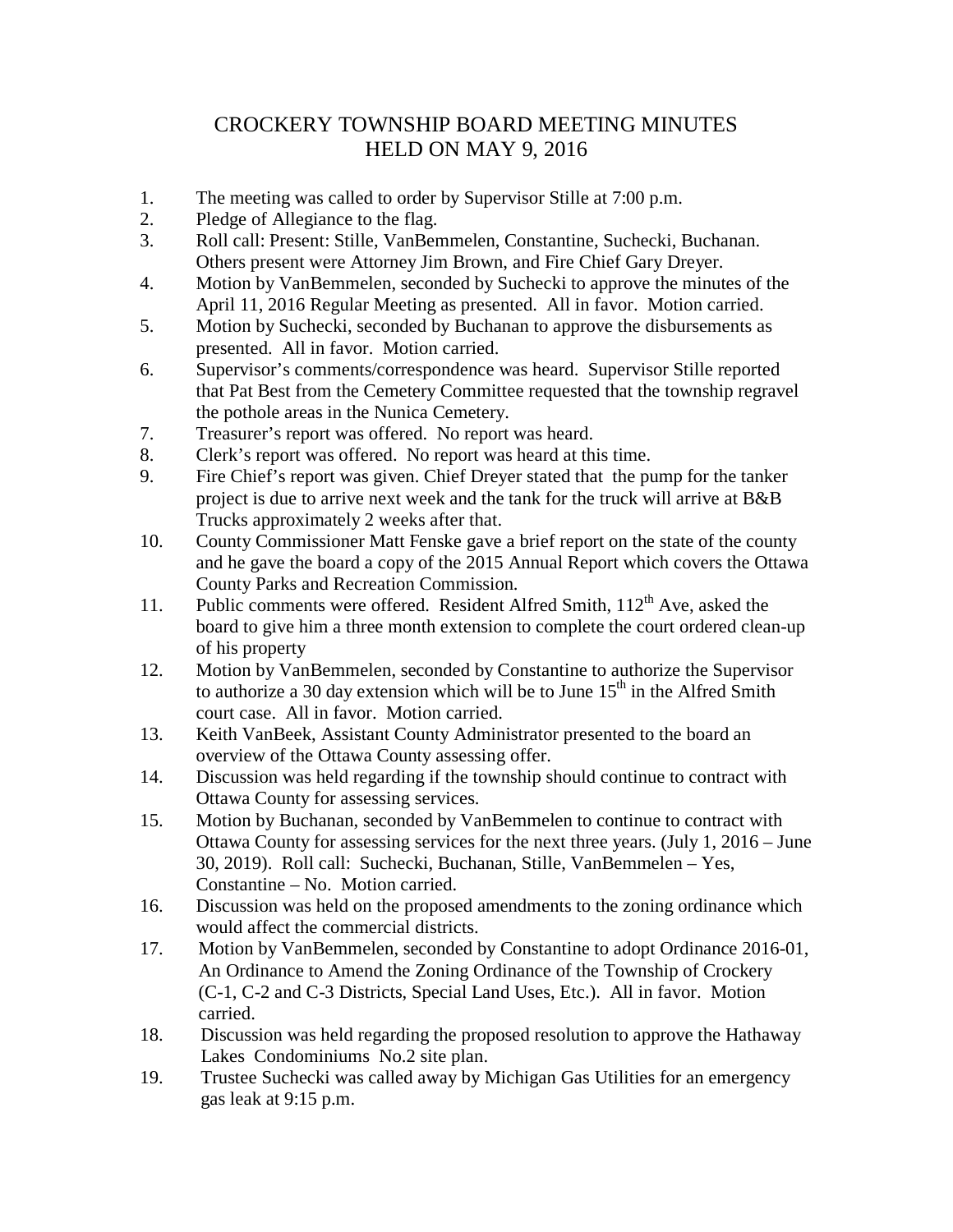- 20. Motion by Constantine, seconded by VanBemmelen that Resolution 2016-10, the resolution approving the April 20, 2016 site plan of Hathaway Lakes Condos No. 2, as submitted at this meeting, be approved, but upon the conditions that (1) no building permit be issued for a dwelling on any unit in phase 2 (units  $(31-48)$  until 136<sup>th</sup> Avenue is fully completed and ready for travel, as shown on the site plan, and that the road within phase 2 be also completed, and connected to 136<sup>th</sup> Avenue, so as to provide two entries/exits for phase 2 during and after construction of dwellings in that phase; and (2) the resolution will not be effective until all required terms and conditions of the Board's resolution of February 22, 2016, regarding Hathaway Lakes Condos No. 1, be fully satisfied, except that this condition will not apply to the approval of the Second Amendment in the Satisfaction of Judgment in the case of Community Land Associates v Crockery Township. Roll Call: Yes – Stille, Constantine, VanBemmelen, Buchanan. No – None. Motion carried.
- 21. Motion by Constantine, seconded by VanBemmelen to approve signing the new Michigan Mutual Aid Box Alarm System (MABAS) agreement. Yes – 3, No – 1. Motion carried.
- 22. Motion by VanBemmelen, seconded by Buchanan to set June 13, 2016 for the public hearing on the annual budget for fiscal year 2016-17. All in favor. Motion carried.
- 23. Motion by Buchanan, seconded by VanBemmelen to table any further discussion regarding the street light request for Brielle Lane at  $112<sup>th</sup>$  Ave. until a petition from the residents on Brielle Lane requesting a street light has been received by the township. All in favor. Motion carried.
- 24. Motion by Buchanan, seconded by VanBemmelen to approve the budget amendments as recommended by the Treasurer. All in favor. Motion carried.
- 25. Motion by Constantine, seconded by VanBemmelen to approve the buyback of cemetery lots in the Nunica Cemetery where the burial rights are owned by Sandra Colgrove. These would be Row 29, Lot 356, Graves 1-5. Graves 6,7,8 are to remain untouched due to sonar detection on 4/15/2015 that showed unknown remains. All in favor. Motion carried.
- 26. Discussion was held regarding the E-Tanker legal action.
- 27. Clerk Buchanan informed the board that the Crockery Citizen Committee is asking for approval for volunteers to spread new diamond dust on the ball fields at the township hall. The committee will donate \$500.00 for the cost of the material and is asking the township for matching funds. Volunteers will include members of the Crockery Citizens Committee and the Riptide Ball League with equipment use donated by Holmes Construction.
- 28. Motion by Constantine, seconded by VanBemmelen to match funds donated by the Crockery Citizens Committee (\$500) for the diamond dust material needed to maintain the ballfields and allow volunteers to spread the material. All in favor. Motion carried.
- 29. Motion by VanBemmelen, seconded by Constantine to authorize the Supervisor to contact Tiles Excavating to re-gravel the road in the Nunica Cemetery. All in favor. Motion carried.